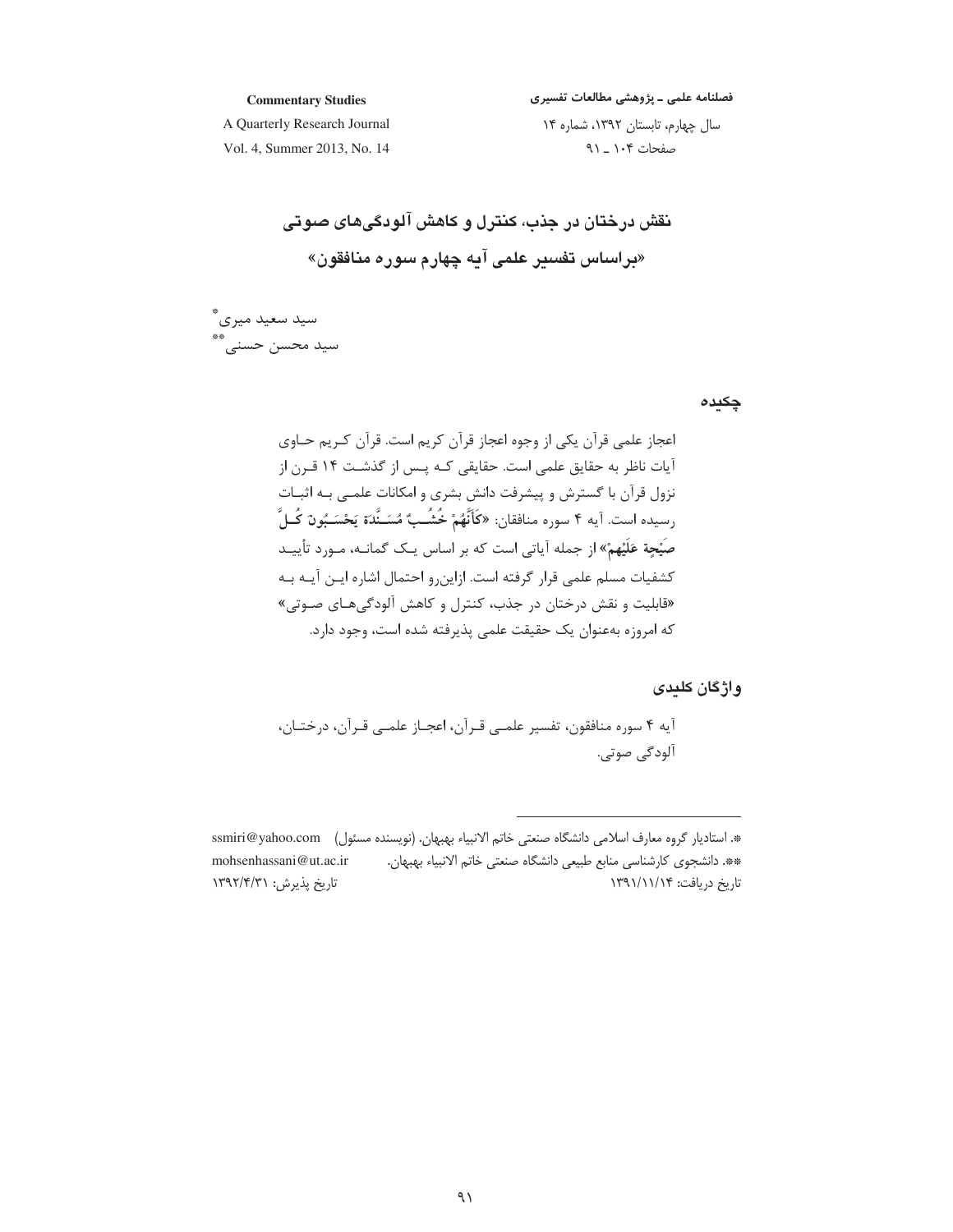#### طرح مسئله

قرآن کريم در آيه ۴ سوره منافقون، انسان هاي منافق عصر پيامبرﷺ را به چوبهاي خشکي که به دیوار تکیه دادهاند تشبیه نموده است:

وَ إِذَا رَأَيْتَهُمْ تُعْجِبُكَ أَجْسَامُهُمْ وَ إِنْ يَقُولُوا تَسْمَعْ لِقَوْلِهِمْ كَأَنَّهُـمْ خُشُـبٌ مُسَـنَّدَةٌ يَحْسَبُونَ كُلِّ صَيْحَةٍ عَلَيْهِمْ هُمُ الْعَدُوُّ فَاحْذَرْهُمْ قَاتَلَهُمُ اللَّهُ أَنِّي يُؤْفَكُونَ. هنگامی که آنها را می،بینی، جسم و قیافه آنان تو را در شگفتی فرو می،رد و اگر سخن بگویند، به سخنانشان گوش فرا میدهی امـا گــویی چــوبهـای خشــکی هستند که به دیوار تکیه داده شدهاند! هر فریادی از هرجا بلند شود بر ضد خود مي پندارند، آنها دشمنان واقعي تو هستند، پس از آنان بـر حـذر بـاش! خداونـد آنها را بكشد، چگونه از حق منحرف می شوند؟!

محور بحث و يژوهش در اين مقاله فراز شريفه «كَأَنَّهُمْ خُشُـبٌ مُسَـنَّدَةٌ يَحْسَـبُون<sub>ٌ</sub> كُـلَّ صَـيْحَةِ عَلَيْهِمْ»، مي باشد.

با تأمل در این آیه این سؤالها به ذهن میآید که چه ویژگی یا ویژگیهایی در چوبهای خشک تكيه زده بر ديوار وجود دارد كه خداوند منافقان را به آنها تشبيه نموده است؟! آيا صرفاً جمـود، خشـكي، فقدان تعقل و خردورزی باعث این تشبیه شده، یا ممکن است وجه شبه دیگری در این تشبیه مورد نظـر بوده باشد؟ آيا اگر صرفاً جمود و فقدان تعقل مراد خداي تعالى باشد، تشبيه به سنگ سزاوارتر نبود؟!

از سوی دیگر چه رابطهای میان چوب خشک و صداهای پیرامـون آن وجـود دارد؟! چـه ویژگـی|ی در چوب خشک وجود دارد که صداها را علیه خود می پندارد؟! و صداها را علیه خود پنداشتن به چه معناست؟

## ييشينه تفسير علمى

سابقه تفسیر علمی قرآن با نگاه به بعد اعجاز قرآن در ابعاد متفاوتی مثل فصاحت و بلاغت، محتـوای عالی و اخبار غیبی، عمری به درازای خود قرآن کریم دارد، اما پیشینه تفسیر علمی با رویک ردی کـه این نوشتار به آن نظر دارد، پس از آشنایی مسلمانان با علوم وارداتی از یونان ـ از قرن دوم به بعد ـ و انطباق قرآن با علوم تجربی که از قرن چهارم هجری (در نوشتههای بوعلی سینا) رخ نموده است، باز میگردد. این نوع از تفسیر قرآن در دو قرن اخیر، در پی رشد چشمگیر علوم تجربی در غـرب، رواج و قدرت مضاعفی یافته است. (رضایی اصفهانی، ۱۳۸۱: ۱۵) از جمله آثاری که به شـکل جـدیتر بـه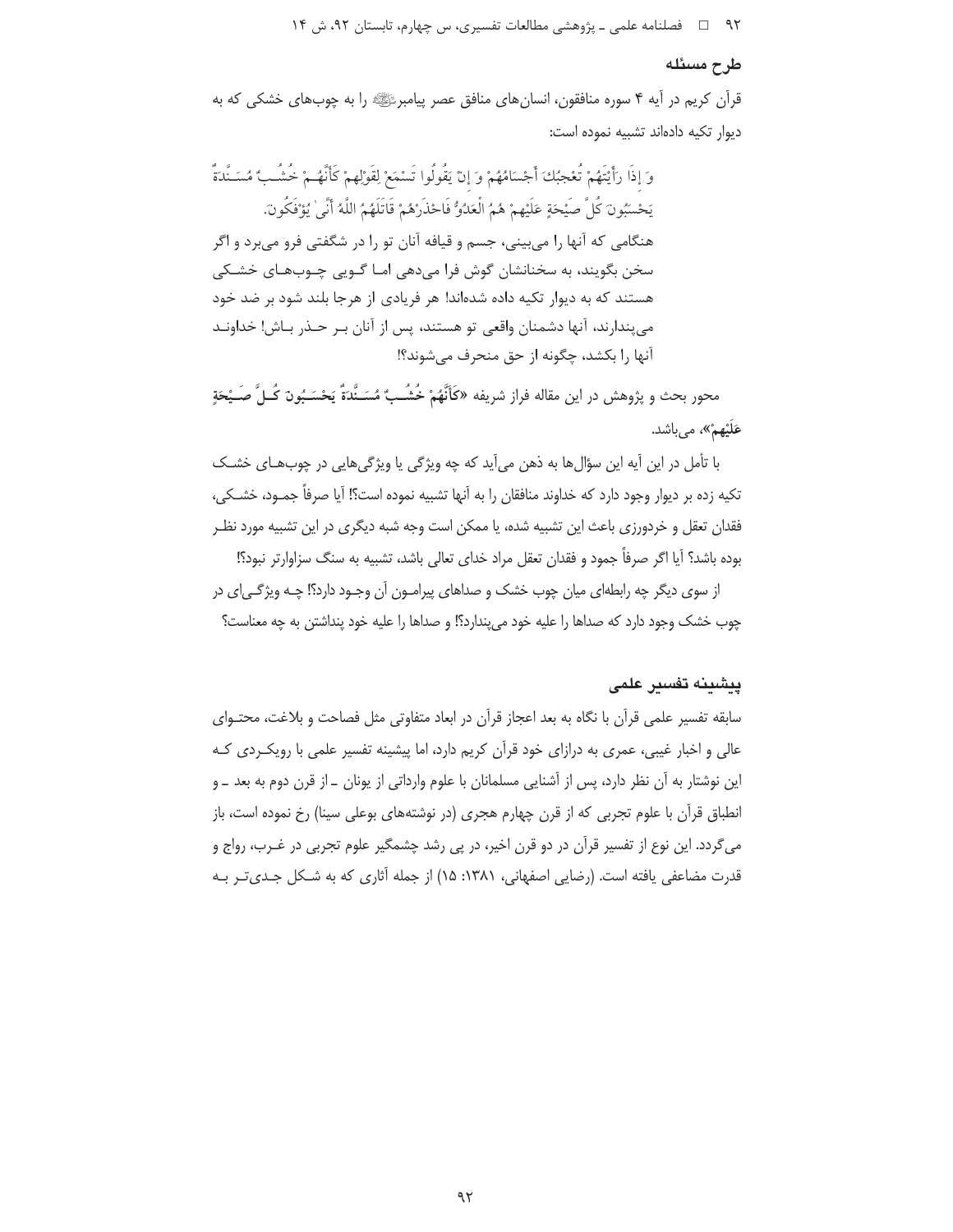نقش درختان در جذب، کنترل و کاهش آلودگیهای صوتی … ۔ □ ۹۳

تفسير علمي قرآن پرداختهاند مي توان از *الجواهر الحسان* از طنطاوي، *التفسير العلمي للآيات الكونية* از احمد حنفي، تفسير *الآيات الكونية* از عبدالله شحاته، و *الإسلام في عصر العلم* اثر محمد احمد الضــمراوي نام برد. همچنین در برخی آثار ضـمن مباحـث تفسـیری بـه اعجـاز علمـی قـرآن نیـز پرداختـه شـده، از جمله: تفسیر نم*ونه*، برخی آثار عبدالرزاق نوفل، *اولین دانشگاه و آخرین پیامبر* از سـید رضـا پـاکنــژاد. (ر.ک به: الجميلي، ٢٠٠٠: ١١؛ رضايي اصفهاني، ١٣٨١: ١۶)

#### مفهومشناسى

## ١. تفسس علمي

گرچه پرسشهای تفسیری مسلمانان از همان زمان نزول قرآن کـریم از پیـامبر اکـرمﷺ در برگیرنـده موضوعات مختلف مطرح شده در قرآن، از جمله حقایق علمی بوده، اما پیدایش تفسیر علمی عملاً پــس از آشنایی مسلمانان با علوم یونان و انطباق قرآن با علوم تجربی رخ نمود. در دو قرن اخیـر، ایـن نـوع از تفسير به شكل پررنگي مورد توجه قرار گرفت. منظور از تفسير علمي، همان توضـيح دادن آيـات قـرآن، بهوسیله علوم حسی و تجربی است. در همین راستا بسیاری از کتابها به انطباق قرآن با علوم تجربی یا تفسیر علمی پرداختهاند و یا ادعای اعجاز علمی قرآن را مطرح کردهاند. (همو، ۱۳۸۱: ۱۵)

گرچه در باب اینکه منظور از علم کدام نوع علم است، اندک اختلافاتی وجـود دارد، لـیکن غالبـاً منظور همان علوم حسی و تجربی است که مد نظر اثباتگرایان (پوزیتویستها) است. پـس علــم بـه معنای فلسفه و یا الهیات، از دایره این بحث خارج است؛ زیرا کسـانی کـه قـرآن را بـا علـوم تجربـی تطبیق می کنند بیشتر نظر به همین علوم حسی و تجربی دارند. (همان: ٣٣)

#### ٢. اعجاز علمى

در دامن تفسیر علمی، بعدی دیگر از اعجاز قرآن مطرح است که به نام اعجــاز علمــی قــرآن خوانــده شده است. منظور از اعجاز علمی، رازگویی قرآن و اشاره آن به برخی حقایق علمی است که تا قبل از نزول قرآن بدان اشاره نشده بود، اما بعدها پس از پیشـرفت علـوم توسـط دانشـمندان علـوم تجربـی کشف شده است. (بهجتپور و دیگران، ۱۳۸۹: ۱۵۱) اما اگر قرآن از مطلبی علمی خبر دهد که قـبلاً کتب آسمانی یا کشفیات و علوم بشری به آن اشاره کرده باشند، این موارد از قبیل اعجاز علمی قرآن تلقی نمی گردد. در این موارد چنان چه قرآن مطالب جدیدتر یا مهمتری را ارائه کرده باشد، ایـن قبیـل موارد از نوع شگفتی های علمی قرآن به حساب می آید نه اعجاز علمی. (همان: ۱۵۷)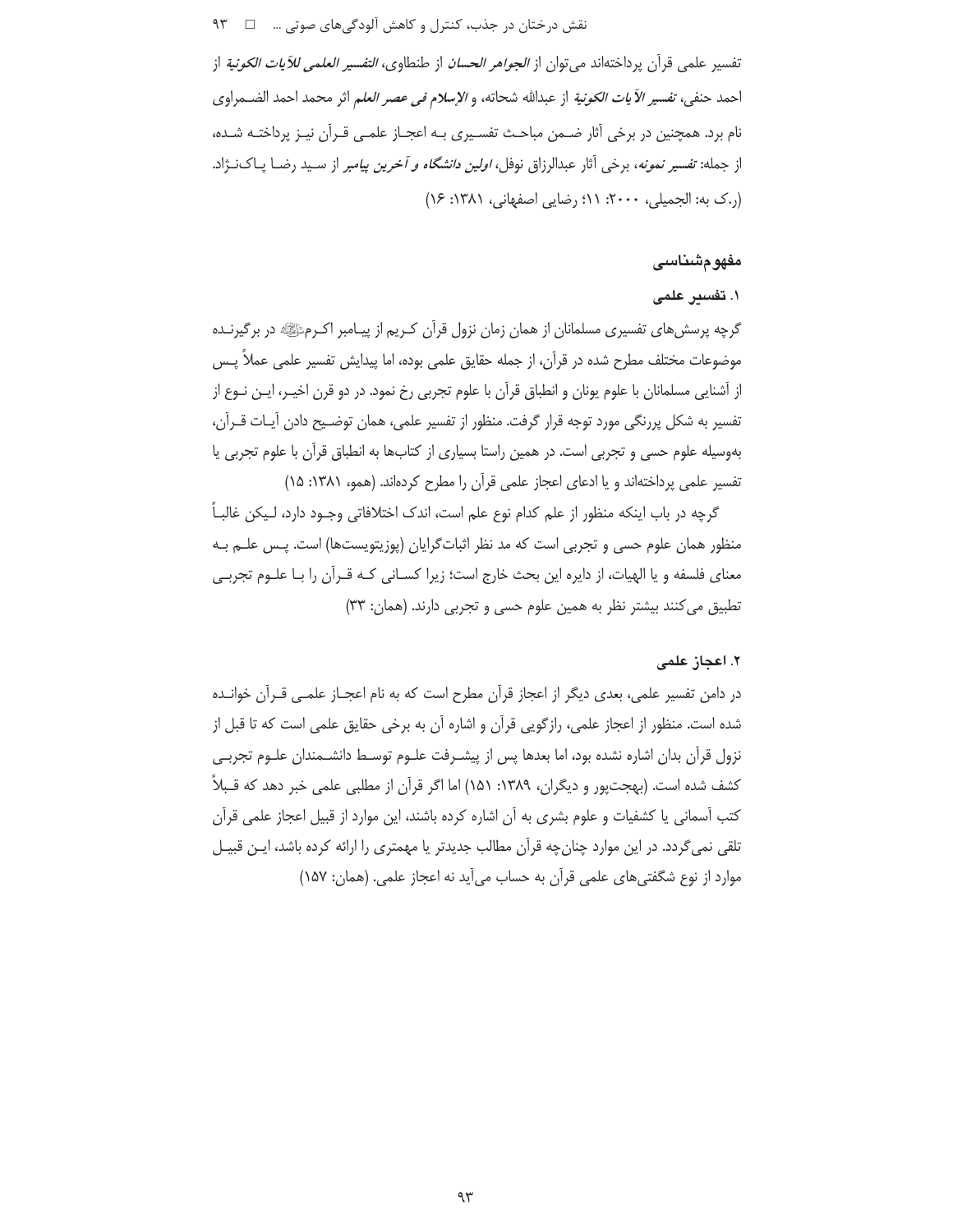# سبب نزول آیه

بعضی گفتهاند این آیه در شأن نزول عبدالله ابن اُبی رئیس منافقان نازل شده که مردی بـود تنومنـد، سرخگون، فصیح، دارای زبانی تیز؛ گروهـی از منافقـان نیـز ماننـد او بودنـد، در مجلـس پیـامبرئﷺ می نشستند و از این حضور بهعنوان یک برگ برنده استفاده می کردند، آنها اهل مناظرههای آشـکار و دارای فصاحت در کلام بودند، در نتیجه پیامبر و حاضرین در مجلس از ظواهر آنها تعجب کـرده، بـه کلام شان گوش می دادند. (زمخشری، ۱۴۰۷: ۴ / ۵۴۰)

## دیدگاه مفسران درباره آیه

طبری در تفسیر این آیه می نویسد:

خداوند در این آیه خطاب به پیامبر میفرماید: ای محمدﷺا هنگامی کـه ایـن منافقین را میبینی، حسـن صـورت و همـاهنگی ظاهرشـان تـو را بـه شـگفتی وامي دارد، و هرگاه سخن مي گويند به سخنشان گوش مي دهي؛ زيرا شبيه ديگر مردم سخن مي گويند. گويي اين منافقين چوبهايي خشک و تکيه زده به ديوار هستند که نه خیری نزد آنان یافت میشود و نه چیزی میفهمند و نـه دانشـی دارند؛ گویی صرفاً تصویرهایی بدون خرد و اشباحی بدون عقل|ند. این منــافقین به علت پلیدی، بد گمانی و کم یقینی، هر فریادی را علیه خود می پندارند؛ زیبرا از این میترسند که خداوند در مورد آنها چیـزی نـازل کنـد کـه بـهوسـیله آن پردههایشان دریده و رسوایی آنان ظاهر گردد؛ در نتیجـه کشـتن آنهـا، اسـارت فرزندانشان، گرفتن اموالشـان بـراي مؤمنـان مبـاح گـردد. از همـين رو هرگـاه وحي|ي پر رسول خدا نازل مي شود، گمان مي كننــد آن آيــه در مــورد هــلاک و نابودی آنها نازل شده است. ای پیامبر آنها دشمنان شما هستند، از آنها بپرهیـز! زیرا هرگاه شـما را ملاقـات مـیکننـد، زبانشـان بـا شـما و دلهایشـان همـراه دشمنانتان عليه شما است. (طبري، ١۴١٢: ٢٨ / ٧٠)

بهطور خلاصه مفسرين در باره فراز مورد بحث نظرات زير را ابراز داشتهاند: ۱. گویی که ایشان چوبهایی خشک، بریده و باز نهاده در بی حاصلی|ند، از بـددلی هـر بـانگی را علیه خود پندارند؛ همان گونه که گفتهاند بد دین بد دل است. (سورآبادی، ۱۳۸۰: ۴/ ۲۶۰۷) ٢. منافقان در ترک تفهم و درک مانند چوباند … آنها مانند چوب[تر] نیستند که ثمر و میـوهای داشـته باشند، بلکه چونان چوبهایی خشک تکیه داده به دیوار هستند. سپس خداوند آنها را در اثر ترسی که دارنـد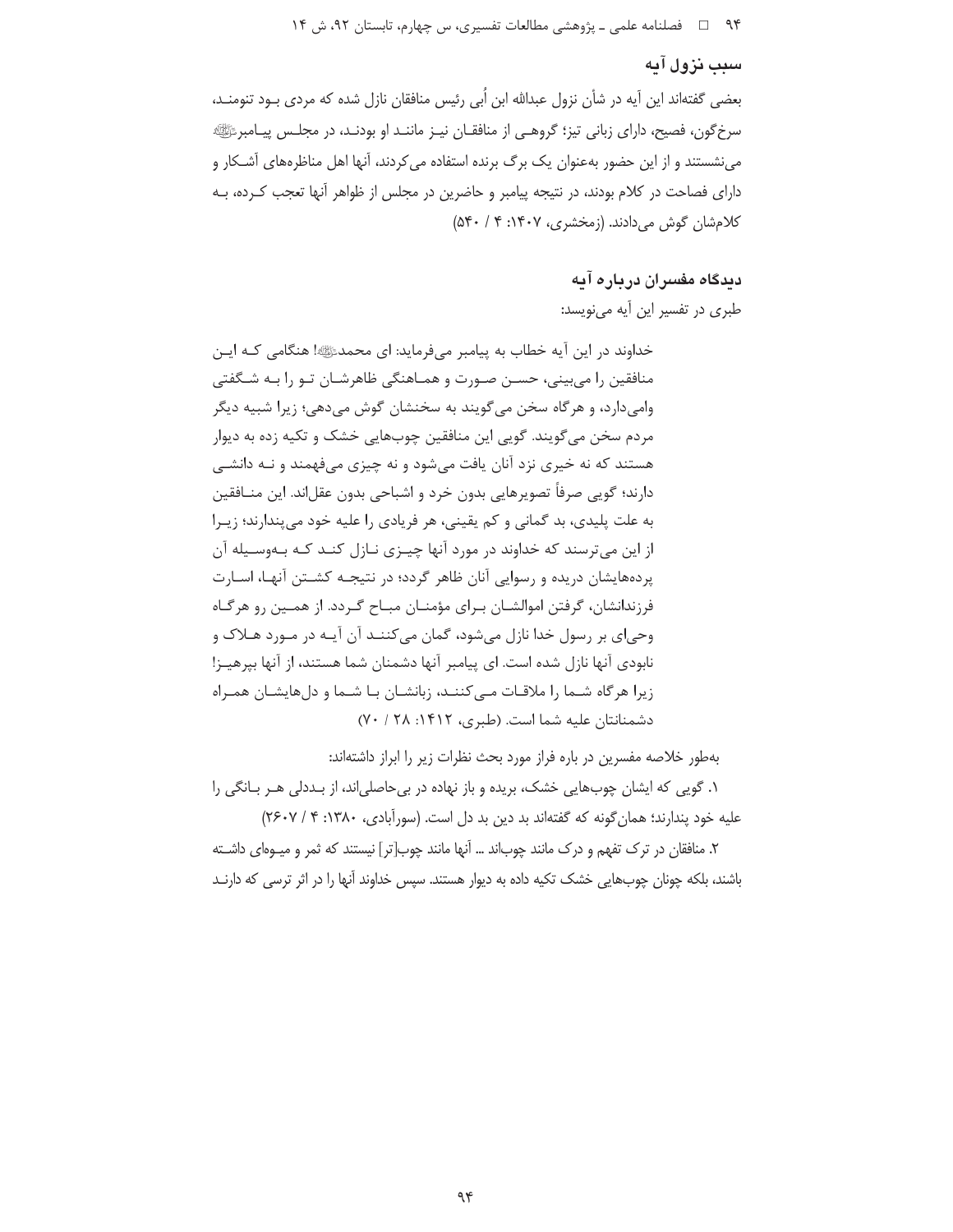نقش درختان در جذب، کنترل و کاهش آلودگیهای صوتی … □ ۹۵

سرزنش کرده، میفرماید: صدایی نمی شنوند مگر اینکه می ترسند خداوند می خواهـد بـه ایـن وسـیله اسـرار أنها را أشكار كند؛ و اين نوعي مبالغه در توصيف از أنها به ترس است. (ابنجوزي، ١۴٢٢: ۴ / ٢٨٨)

۳. در وجه شبه تشبیه مورد بحث دو قول وجود دارد: یکی همان بی عقلی، بی خردی و بی روحـی است و دیگری تکیه به غیر خود (دیوار)، درحالی که از درون خویش بی خبرند [خود قدرت ایستادن پـا تحليل ندارند]. (قرطبي، ١٣۶۴: ١٩ / ١٢۵)

۴. نظر به اینکه معمولاً منادی درباره امور و حوادث عمومی در مدینه فریـاد مـیiد، منافقـان از خـوف اینکه مسلمانان به نفاق و خیانت آنان پی برده باشند و در مقام آزار و اضرار برآیند، از شنیدن فریـاد بیمنــاک میشدند و به ضرر خود می پنداشتند که در اثر توجه مسلمانان اقدام به هتک و دستگیری آنان نماینــد؛ زیــرا خائن و منافق بر حسب طبع خائف و ترسان خواهد بود از اینکه اسرار و منویات آنان برای مسلمانان آشکار شده، در مقام انتقام، دستگیری و قتل آنان برآیند از نظر جنایتها که در باره رسولﷺ و تکـذیب رسـالت او و نیز کارشکنیها که در باره امور مسلمانان مینمودهاند. (حسینی همدانی، ۱۴۰۴: ۱۶ / ۳۶۵)

۵. تشبیه به چوبهای تکیه داده شده از جهت کهنگی و پوسیدگی است که فقط با تکیه بر دیوار می توانند بایستند. (صادقی تهرانی، ۱۴۱۹: ۵۵۴)

۶ . از امام باقرﷺ نقل شده که فرمود: منظور از این تشبیه، این اسـت کـه منـافقین ماننـد ایـن چوبها نه می شنوند و نه می فهمند. (قمی، ۱۳۶۷: ۲ / ۳۷۰)

۷. ممکن است منظور از «چوبهای متکی به دیوار» بتهای تراشیده شده از چوب باشد کـه بـه ديوار تكيه كرده باشند؛ و تشبيه منافقين به اين بتها از حيث حسن صورت و كم فايدگي أنها باشـد.  $(\delta \mathfrak{f} \cdot / \mathfrak{f} : \mathfrak{f} \cdot \mathfrak{V} \cdot \mathfrak{g})$  (زمخشری،

همان گونه که مشاهده می شود، مفسرین نوعاً در مـورد وجـه مشـابهت منـافقین بـه چـوبـهـای خشک تکیه داده شده، فقدان عقل و روح، فهم، دانش، بی حاصلی و بی ثمری، تکیـه بـه غیـر خـود و بی خبری از درون را ذکر کردهاند. تقریباً تمام مفسرین از پیشینیان و پسینیان به همـین مـوارد اشـاره کردهاند که نیازی به ذکر همه آنها نیست.

اما درباره اينكه منظور از «پنداشتن هر صدايي عليه خود» چيست؟ گفتهاند: «كُلِّ صيحةٍ عَلَــبْهمْ؛ یعنی هر صدایی علیه ایشان است.» (بحرانی، ۱۴۱۶: ۵/ ۳۸۷)

دلایل احتمال اشاره آیه به نقش درختان در جذب و کنترل آلودگیهای صوتی چرا خداوند در این تمثیل «چوب» را مشبهٔ به قرار داده است؟ آیا رابطهای میان چوب تکیه داده شده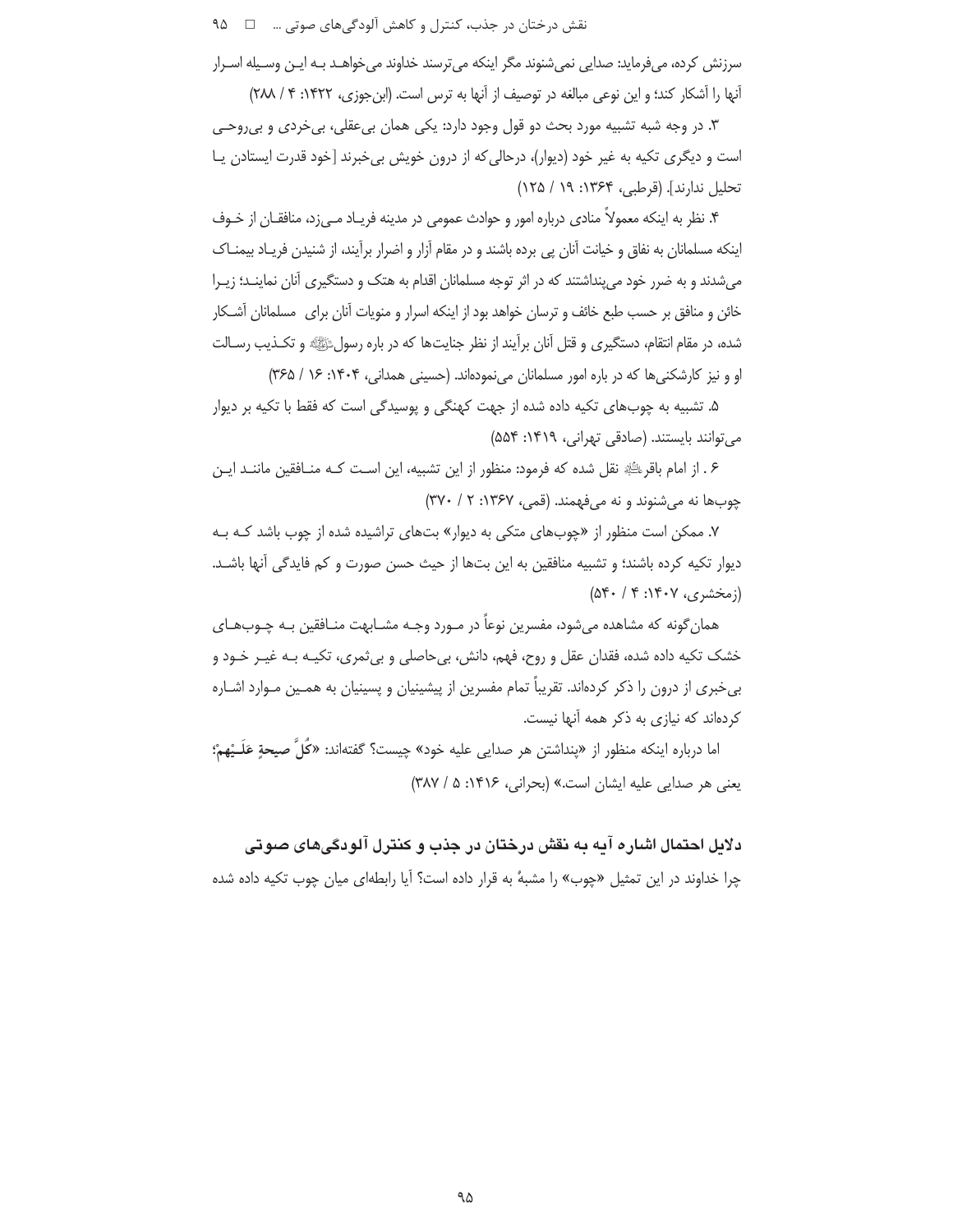### ۹۶ = 0 فصلنامه علمی ـ یژوهشی مطالعات تفسیری، س چهارم، تابستان ۹۲، ش ۱۴

به دیوار و صدا وجود دارد؟ آیا می توان از این آیه این گونه برداشت کرد که چوب هر صـدایی را علیـه خودش می پندارد؟ در صورتی که جواب مثبت باشد، چـوب در رویـارویی و برخـورد بـا صـداهـا چـه .<br>واکنشی از خود نشان می دهد؟ آیا خشک بودن چوب خصوصـیت و تـأثیری در چگـونگی پـا میـزان جذب صداها دارد؟ آيا اگر چوب داراي قابليت مورد بحث باشد، جنگل نيـز واجـد چنـين خصوصـيتي می باشد؟ در مجموع آیا این آیه می تواند به نحو اشاری به یک یا چند ویژگی چوب اشاره کرده باشـد كه تاكنون اين اشارات تفسيري كشف نشده باشند؟

گرچه لازم نیست مشبه در تمام وجوه عین مشبه به باشـد، ولـی هرچـه وجـه شـبه بیشـتری در فرایند تشبیه وجود داشته باشد، تشبیه جامعتر و قویتر خواهد بود. بر همین اساس، شاید گفتـه شـود که خداوند در تشبیه منافقان به چوبهای متکی به دیوار صـرفاً بـه همـان جهـت آراسـتگی و نظـم ظاهری چوبها در چینش، در عین پوسیدگی از درون و بی ثمری و بی حاصلی اشـاره کـرده اسـت و میان چوب و صدا رابطهای وجود ندارد؛ یعنی میان فراز «کَأَنَّهُمْ خُشُبٌ مُسَنَّدَةٌ» بـا جملـه «يَحْسَــبُونَ كُلَّ صَيْحَةٍ عَلَيْهِمْ» هيچ رابطهاي وجود ندارد، بلكه اين جمله اخيـر «هـر صـدايي را عليـه خودشــان مى پندارند»، صرفاً وصف منافقين مىباشد و نه وصف چوبها.

البته همان¢ونه که مفسران بیان کردهاند در اینکه جمله «یَحْسَبُونَ کُلَّ صَــْبِحَةٍ عَلَــْپهمْ» وصـف منافقان می باشد، تردیدی نیست اما طبق نظر اُدبا و از منظر تفسیر ادبی، نقش اِعرابی ایـن جملـه در آیه، نقشی استینافی است، همان گونه که درباره جمله پیش از آن «کَأَنَّهُمْ خُشُبٌ مُسَنَّدَةٌ» نیــز گفتــه شده جملهای استینافی است؛ گرچه احتمال اینکه جمله اخیر «حال» بـرای ضـمیر «هـم» در «کـانّهم» باشد نيز داده شده است. (صافي، ١٣١٨: ٢٨ / ٢٥۴) با اين حال نمي توان \_ صرف نظر از قول لغويـون \_ هر نوع ارتباط معنوى ميان اين جمله با جمله پيش از آن را به صرف نگاه ادبي به آيه انكار كرد؛ زيرا:

۱. دلیلی قطعی بر استینافی بودن جمله مورد بحث وجود ندارد، صـرفاً اظهـار نظـری اسـت کـه احتمال غير آن نيز وجود دارد؛

٢. معمولاً در زبان عربي جملاتي كه بعد از اسم نكره مي آيند جمله وصفيه مي باشند.

۳. منعي در قرار گرفتن جمله «يَحْسَبُونَ كُلَّ صَيْحَةٍ عَلَيْهِمْ» بهعنـوان وصـف «خُشُــبٌ مُسَـنَّدَة» وجود ندارد؛ که در این صورت جمله «یَحسَبون …» بهعنوان صفت دوم «خُشُـبُ …» در محــل رفـع قرار می گیرد؛ یا می تواند بهعنوان حال برای همان جمله (خُشُبٌ مُسَنَّدَة) در محل نصب قرار گیرد؛

۴. به لحاظ بلاغی نیز، توالی، ترادف و نزدیکی مکانی صـفت پـه موصـوف در جملـه بلیـغ تـر و فصيح تر است.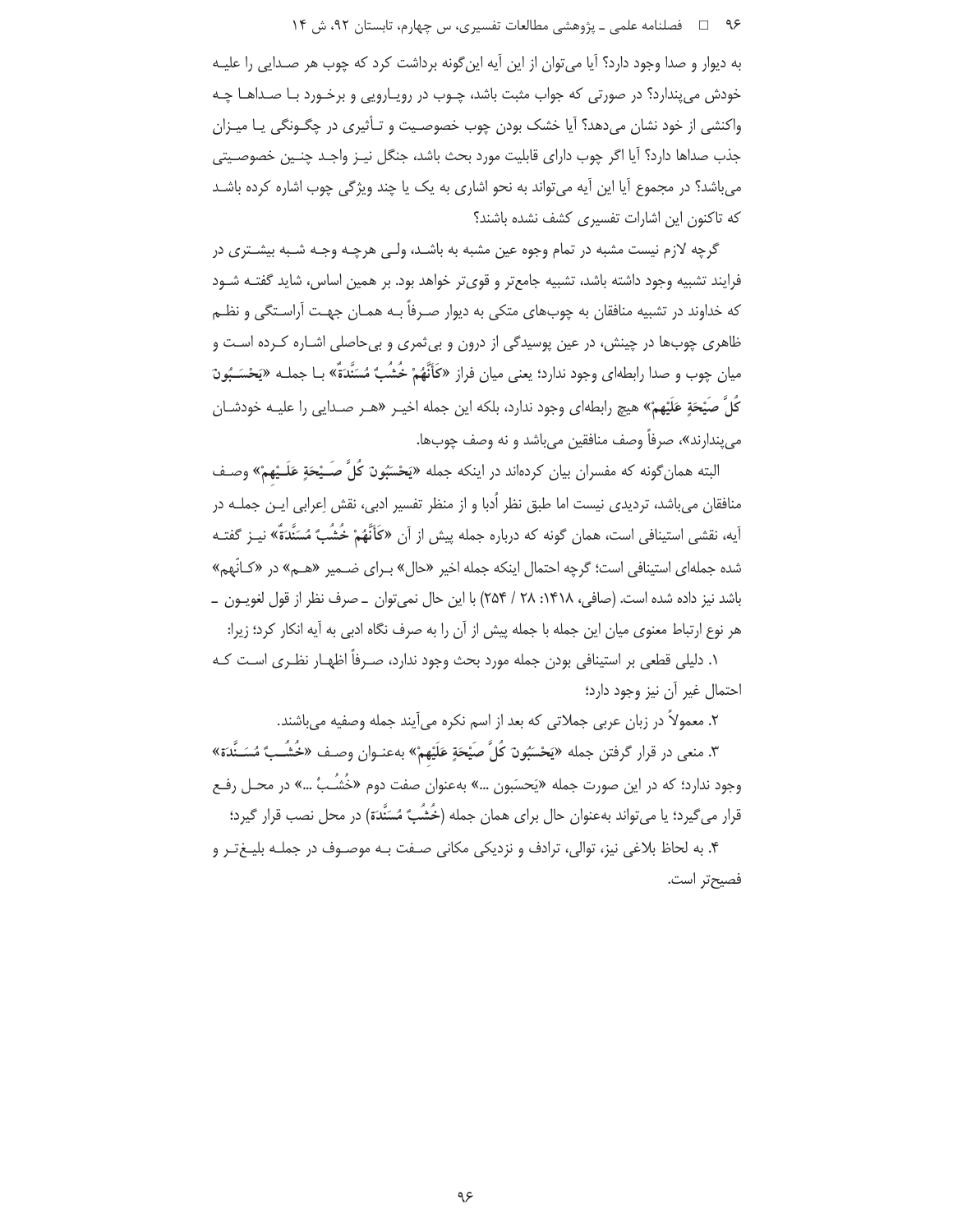# نقش درختان در جذب، کنترل و کاهش آلودگیهای صوتی … ۔ □ ۹۷

۵. اشیاء، اجسام و چیزهای دیگری نیز وجود دارد که می توانسته در جای «چوبها» به *عن*ـوان مشبهٔ به بنشیند، که شاید در بیان اوصاف منافقین رساتر از چـوب مـیLبود، ماننـد سـنگ، دیـوار؛ مسلماً جمود، فقدان درک و تعقل از منظر میزان بهرهمندی از مراتب حیات (جماد، نبات و حیوان) در مورد سنگ پذیرفتنی تر از چوب می باشد. مگر اینکه نظر اجماعی قاطبه مفسران پذیرفته نشـود و به این معنا روی آورده شود که وجه شبه مورد نظر خداوند چیزی غیر از برداشت مفسران از این آيه است.

# معنای آلودگی صوتی

آلودگی صدا از نظر روانِشناسی عبارت است از صوتی نامطلوب، ناخوشایند و یـا ناخواسـته و از نظـر کمی نیز سروصدا مخلوطی از صوتهای مختلف با طول موجهـا و شـدت هـای متفـاوت اسـت کـه ترکیب مشخص و معینی نداشته و برای گوش ناخوشایند است.

صدای ناهنجار عبارت است از امواج صوتی آزاردهنده و ناخواستهای که در اثر تغییرات متناوب در فشار هوای محیط ایجاد می شود. از آنجایی که صدای بیش از حد، از تندرستی می کاهـد و بـر کلیـه موجودات زنده اثر منفی دارد، بهعنوان یکی از آلودگیهای زیست محیطی بهشمار میرود. (اویسـی و  $(4)$  دیگران، ۱۳۸۶: ۵۰ ـ ۴۱)

هیاهو و سروصدا جزء جداناپذیر زنـدگی مـدرن و شـبهمـدرن امـروزی اسـت. گذشـتگان مـا در محیطهای آرامتری زندگی می کردند و در معرض صداهای ملایمتری قرار داشتند. فشـردهتـر شـدن فضاهای شهری و افزایش جمعیت و گسترش روز افزون صنعت، محیط زیست انسانی را با مسـئلهای مواجه نمود که باعث از بین رفتن آرامش و در برخی مواقع مختل شدن زنـدگی روزمـره شـد و ایـن مشکل تحت عنوان آلودگی صوتی مطرح گردید. (مشهدی، ۱۳۸۶: ۶۶ ـ ۵۳)

ترافیک جادهها، سروصدای ناشی از تلویزیون، خانهسازی، گوشی های همراه در فضـاهای بسـته، صداهای گوش خراش هواپیماها، قطارهای شهری و بین شهری، دستگاههای تهویه، اگـزوز، بـوق و دزدگیر اتومبیل ها و موتورسیکلت ها نمونههایی از این دست می باشد. حتی اگر از نگاهی غیـر انسـان محور به این آلودگی و لزوم مقابله با آن بنگریم آلودگی صوتی عــلاوه بـر انســانهــا بـر حیوانــات و گیاهان نیز اثر مخرب بر جای میگذارد. (همان)

اصولاً صوت جریانی است که توسط اختلاف فشار موجود در هوا ایجـاد مـیشـود. بنـابراین اگـر هوایی نباشد جریان صوتی نیز ایجاد نمی گردد. به همین دلیل گروهی آلودگی صوتی را نوعی آلودگی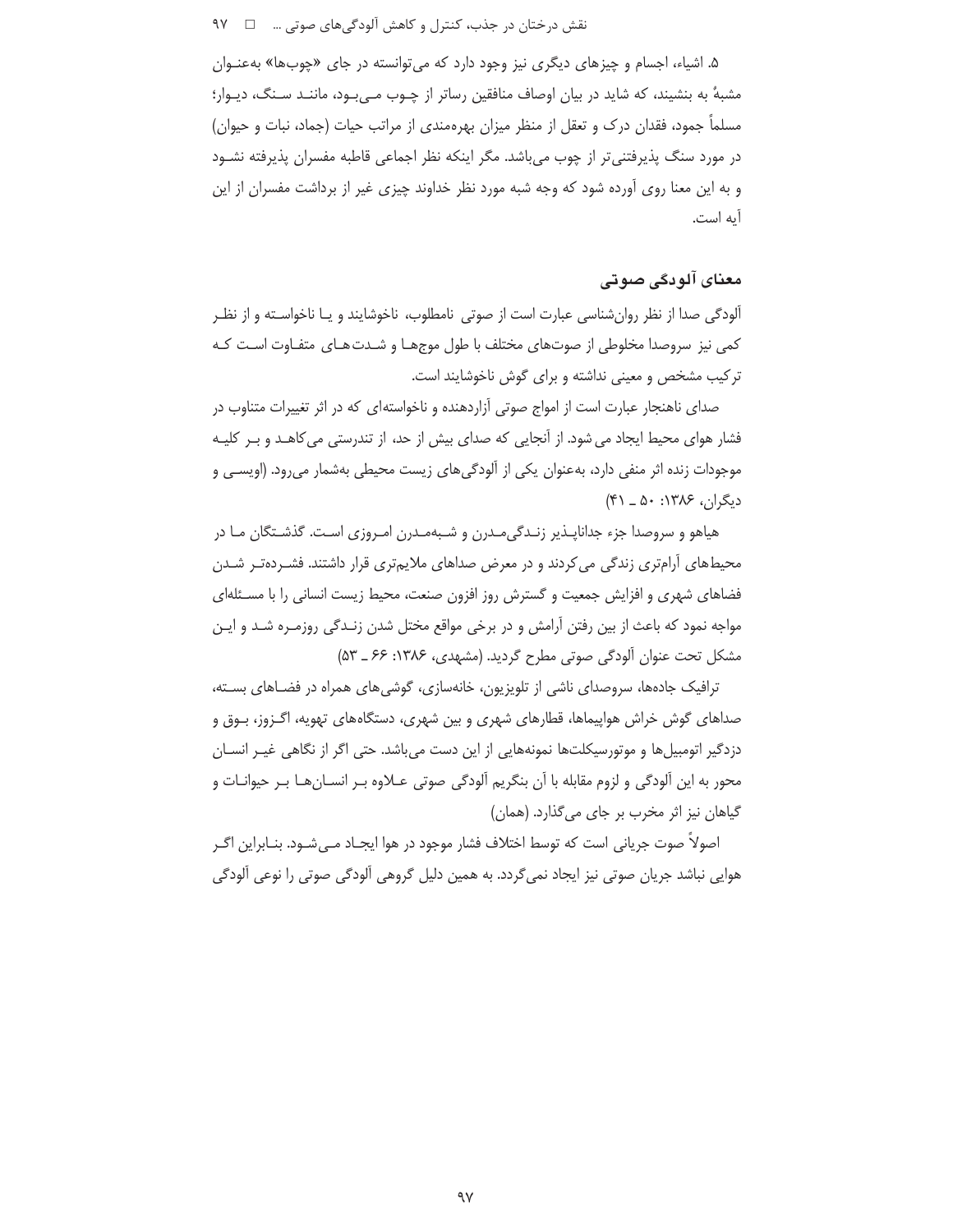۹۸ = □ فصلنامه علمي ـ يژوهشي مطالعات تفسيري، س چهارم، تابستان ٩٢، ش ١۴

هوا می دانند. آلودگی صوتی به هر «صدای ناخواسته» تعریف می شود و گفتـه مـی شـود هـر صـدای بالاتر از ۸۰ دسی بل<sup>`</sup> ظرفیت آسیبرسانی دارد. (همان)

# عوارض ناشی از آلودگی صوتی

پیامدهای زیانبار آلودگی صوتی بیشتر بر انسان به صورت مستقیم و در کوتاممدت پدیـدار نمـیشـود، بلکه صوت زوالی کوتاهمدت دارد و بدین ترتیب نمی تواند در محیط به مدت طولانی باقی بماند ولـی همین دوام کوتاه مدت، تأثیر چشمگیری در درازمدت بر انسان و محیط پیرامون خود می گـذارد. آثـار فیزیولوژیکی و روانی صدا بر روی انسان غالباً به صورت تـدریجی ظـاهر مـبیشـود و در دراز مـدت، مستقیماً بر دستگاه عصبی انسان اثر گذاشته و پیامدهای منفی آن بروز می کند. آثار روانـی سروصـدا برحسب شخص، موقعیت و زمان متفاوت است ولی بهطور کلی می تـوان گفـت محـیط پـر سروصـدا باعث اختلال در مکالمه و تفهیم مطالب، کم شدن فعالیت مغـزی و ناهمـاهنگی کارهـای فیزیکـی میشود، از قدرت فراگیری نیز کاسته شده و بر تعداد اشتباهات افزوده میشود.

عوارض صداهای ناخواسته بر روی انسان عبارتند از: حساسیت عصـبی، تحریـکپـذیری شـدید، گرفتگی عضلانی، خستگی روحـی و جسـمی، اسـترس و اضـطراب، سـرگیجه، سـردرد و میگـرن، عصبانیت، از دست دادن تعادل بدن، تمایل به خودکشی و قتل، بد اخلاقی، خشـونت و عـدم تمرکـز حواس، ترشح هورمون آدرنالین، ضعف قوه بینایی، بازتر شدن چشمها، ضعف قوه جنسی، اخـتلال در نظم سوخت و ساز بدن و سیستم گوارش، تورم و زخـم معـده، یبوسـت، سـوء هاضــمه، ورم روده، از خواب پريدن، كاهش واكنش مقاومت يوست، تنگي نفس بـه علـت پـاره شـدن و كـاهش رگ1هـاي خونی، تغییرات در فعالیت الکتروآنسفالوگرافی و انقباض رگ&ای خونی، افزایش فشار خون و افزایش فشار داخلی عروق، تولد نارس نوزادان، افت تحصیلی، کاهش بازده کـارگری مـوقتی و حتـی دائمـی است. (اویسی و دیگران، ۱۳۸۶: ۵۰ ـ ۴۱)

شدت صدای مورد نظر<br>شدت کمترین صدای قابل شنیدن N=log10

اغلب شدت کمترین صدای قابل شنیدن را (عدد توان دار مانده) وات بـر سـانتی متـر مربـع مـی5یرنـد. در عمـل از واحـد دیگــری بــه نــام دســی بــل dB کــه عــدد تــواندار مانــده بــل اســت اســتفاده مــیگــردد.  $N = 10 log_{10}$  شدت صدای مورد نظر  $\frac{100}{10^{-16}}$ 

۱. شدت نسبی صوت با واحدی به نام «بل» اندازهگیری می شود که یک واحد مطلق فیزیکی نیست. بلکـه واحـد نسبی است و عبارت است از لگاریتم اعشاری شدت صوت یا صدای مورد نظر بر شدت کمتـرین صـدای قابـل شنیدن که با N نمایش میدهند.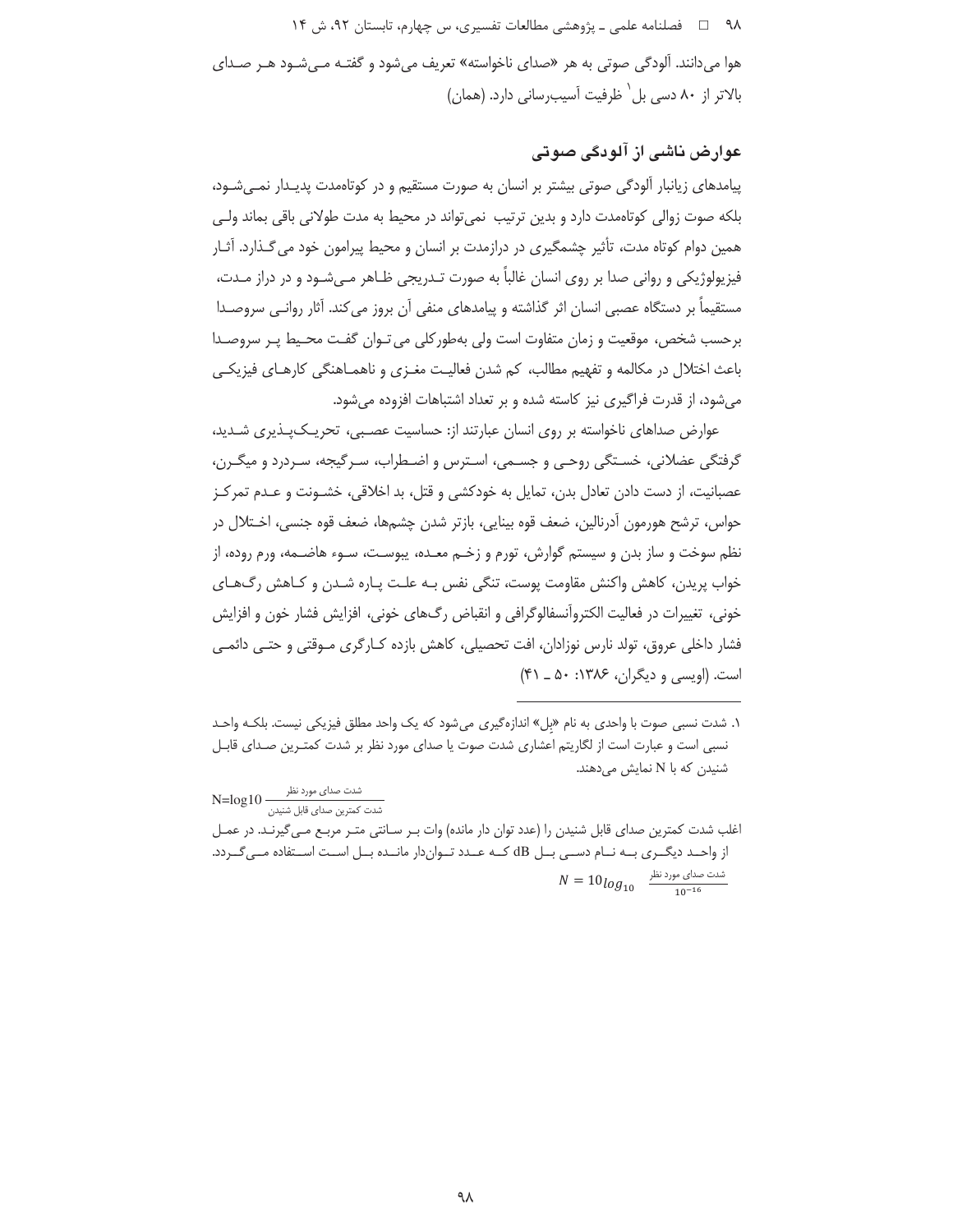### سازوکار جذب، کنترل و کاهش صدا توسط درختان

در مورد اینکه چگونه درختان باعث کنترل و کاهش صداها میشوند، باید گفت: ساختار آناتومی کلیه چوبها متشکل از حفرههای سلولی بوده، که حاصل فعالیت حلقه کامبیوم در طول سال های رویش درخت است. چنین ساختار ویژهای باعث میشود کـه صـوت پـس از برخـورد بـا سـطح چـوب، وارد حفرههای سلولی شده، در اثر گذشت زمـان بخشـی از آن توسـط دیـواره سـلولی جـذب و قسـمت باقیمانده وارد حفره بعدی شود. بدین ترتیب بر اثر پدیده جذب، شکست و انعکاس متوالی موج صوتی از شدت آن کاسته میشود. از طرفی مواد تشکیل دهنده دیواره سلولی از قبیـل لیگنـین و همچنـین مواد استخراجی درون حفره سلولی به افزایش میرایی چوب کمـک مـی کننـد. ایـن سـاختار در کلیـه چوبھای پھن برگ و سوزنی برگ مشترک می باشد. به همین خاطر است که چوب بـهعنـوان یـک ماده عایق صدا به شکل وسیع مورد استفاده قرار میگیرد. چوبهای با دانسیته پایین (سـبک) عـایق مناسب تری برای جذب صوت با فرکانس های بالاتر مے باشـند. (آکوسـتیک چـوب، بوکـور، ۲۰۰۶) براساس تحقیقات انجام شده کشف این ویژگی چوب از نظر علمی حداکثر به قرن بیستم میلادی و دهه ۱۹۳۰ بازمی گردد و تا پیش از این هیچ گونه کشف یا اشارت آگاهانـهای بـه ایـن ویژگـی چـوب نشده است. (,.ک: همان)

از مطلب بالا روشن میشود که در واقع در ساختار یک درخـت، آنچـه کـه بیشـترین تـأثیر را در کنترل و کاهش صدا دارد، ساختار فیزیکی و آناتومی خود چوب میباشد. از همین جـا هــم مــیتــوان نتيجه گرفت كه چنان چه تفسير مورد بحث از آيه پذيرفته شود، در آن صورت اين شبهه كه آيه اشاره به چوبهای وانهاده و جدا شده از درختان دارد، نه خود درختان، نیز از میان خواهـد رفـت؛ زیـرا بـه مصداق «چون که صد آمد، نود هم پیش ماست»، اگر چوب توانست عاملی بـرای کنتـرل و کـاهش صدا باشد، به طریق اولی درختان هم می توانند.

میزان تأثیر درختان و درختچهها در کاهش آلودگی صوتی

مسلماً میزان تأثیر درختان و درختچهها در کاهش آلودگی صدا متفـاوت مـی باشـند. اگرچـه خـود صـدا ممکن است رشد گیاه را به مخاطره اندازد؛ چنـان کـه کـاهش رشـدی در حـدود ۴۱ درصـد در مزرعـه تنباکوی که در معرض صدای شدید قرار گرفت دیده شده است. لیکن کیفیت و کمیت کاسـتن صـدا در درختان و درختچهها بر حسب اندازه برگ، تراکم شاخ و برگ، گونه درخت و بلندی درخت فرق می کند. بررسیهای نشان میدهد که کاهش صـدا معمـولاً در فرکـانسهـای متوسـط (۲۰۰۰ \_ ۲۵۰ هرتـز)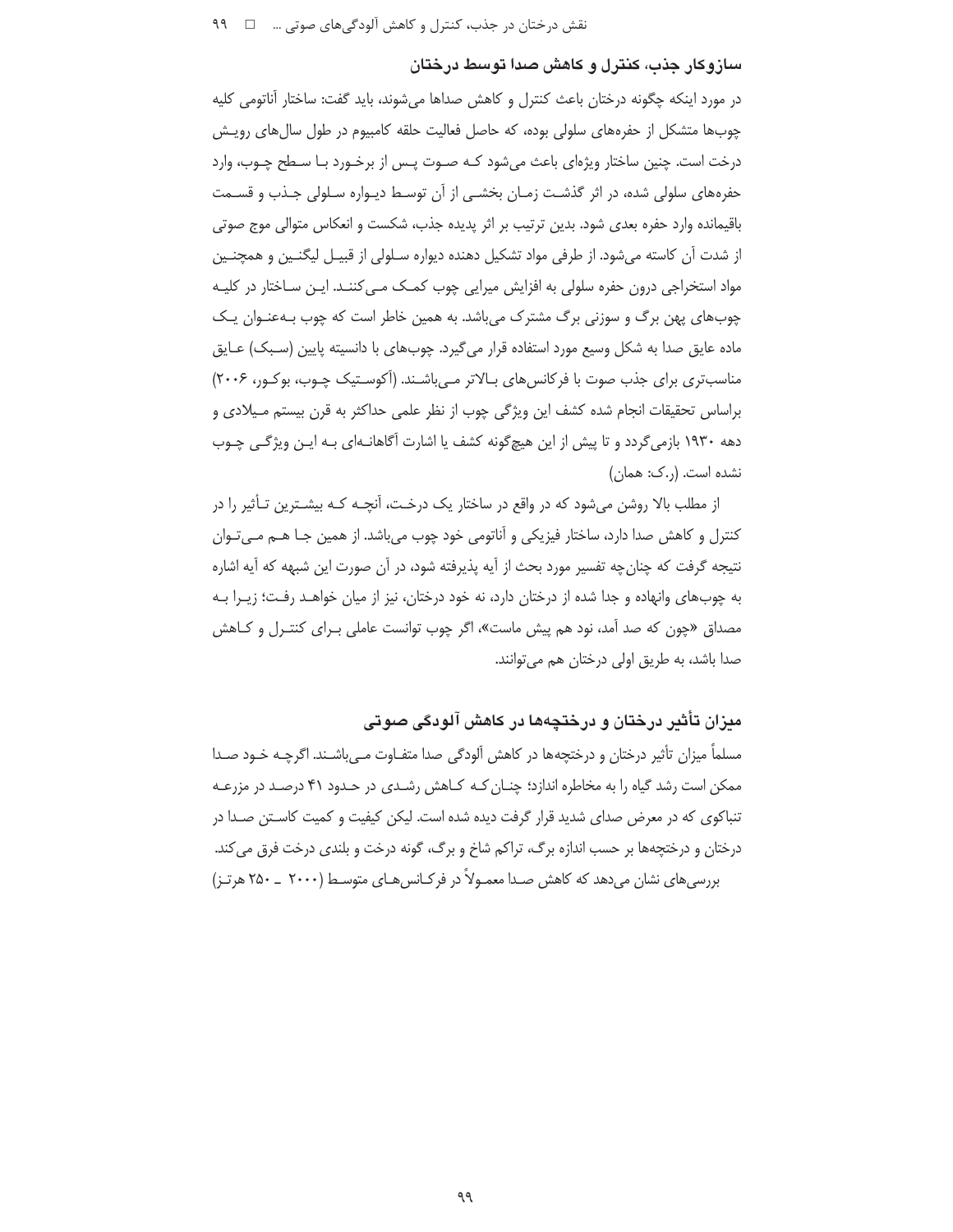۱۰۰ فصلنامه علمی ـ یژوهشی مطالعات تفسیری، س چهارم، تابستان ۹۲، ش ۱۴

نسبت به فرکانس های کوتاه (۲۵۰ \_ ۱۲۵ هرتز) و یا در فرکانس هـای بلنـد (۴۰۰۰ \_ ۲۰۰۰ هرتـز)، بیشتر است. همچنین کاهش صدا بر روی جنگل نسبت به داخل جنگل کمتر است که این خود، اثـر یدیده توپوگرافی و یا شکل زمین را پیش می آورد. بـهعنـوان نمونـه تیـههـای پوشـیده از درخـت در کاهش صدا مؤثرتر از تپههای بی درخت یا دشتهای پر درختاند. (دبیری، ۱۳۷۹: ۳۸۰ ـ ۳۷۹)

ایجاد فضای سبز هدفهای اساسی تر از زیباسازی و ظاهرسازی را بعد از انقلاب صنعتی به خـود اختصاص داده است. شکوفایی صنعت، پیامدی همچون گسترش شهر کـهای صنعتی و شهرهای پـر جمعیت را به دنبال داشته است و با چنین گسترشی، ضرورت ایجاد فضای سبزی کـه بتوانـد محـیط شهری را از حالت خفقان آور خارج نماید همواره احساس گردیده است. امروزه ایجاد فضـای سـبز نـه تنها به خاطر زیباسازی و ظاهرسازی، بلکه به واسطه ایجاد عاملی طبیعی در خفه کـردن صـدا بـرای شهرهای بزرگ توصیه می شود.

طبق بررسی های انجام شده در مورد قدرت کاهندگی گونهها میتوان اظهار نمود که بلوط، چنار، کاج تهران، اقاقیا خود را برتر از دیگران نشان دادهاند. (دبیری، ١٣٧٩: ٣٨٠ \_ ٣٨٠)

گرچه تاکنون فعالیتهای قابل توجهی برای کمکردن آلودگی هـای صـوتی صـورت گرفتـه، امـا اقتضائات زندگی صنعتی می طلبد تا تلاش های بیشتری برای استفاده از همه ظرفیتهای مصنوعی و طبیعی برای کنترل این پدیده صورت گیرد. یکی از ابـزارهـای طبیعـی مهـار ألـودگیهـای صـوتی، درختان میباشند که افزون بر فواید فراوان دیگری که برای انسان دارند، در این عرصه هم به راستی نقش مهمی ایفا می کنند.

تاکنون تأثیر گیاهان در کاهش آلودگی صوتی در تحقیقات مختلفـی مـورد بررسـی قـرار گرفتـه است، از آن جمله می توان به بررسی آلودگی صدا در شهر تهران اشاره کرد، در این تحقیق به دلایـل ایجاد سروصدا در این شهر، زمینهسازی برای کاهش این آلودگی و گونههای گیـاهی مناسـب بـرای کاهش میزان صدا اشاره شده است. (مخدوم، ۱۳۶۸: ۵۷ \_ ۱۵)

در بررسی دیگری اثرات پوشش گیاهی بر تقلیـل مـؤثر صـدا مـورد بررسـی قـرار گرفتـه اسـت. (قاسمپوری، ۱۳۷۸)

در پژوهش دیگری نیز بررسی مقایسهای نقش موانع فیزیکـی و بیولوژیـک در کـاهش آلـودگی صوتی حدفاصل پارک جنگلی نور تا پارک جنگلی سی سنگان انجام شده که نتـایج آن در جـدول ۱ آمده است. براساس نتايج به دست آمده مقدار تأثير موانع در كاهش ميزان صدا (Insertion Loss) محاسبه شده است. (ر.ک: فتحی نجف آبادی و همکاران، ۱۳۸۶)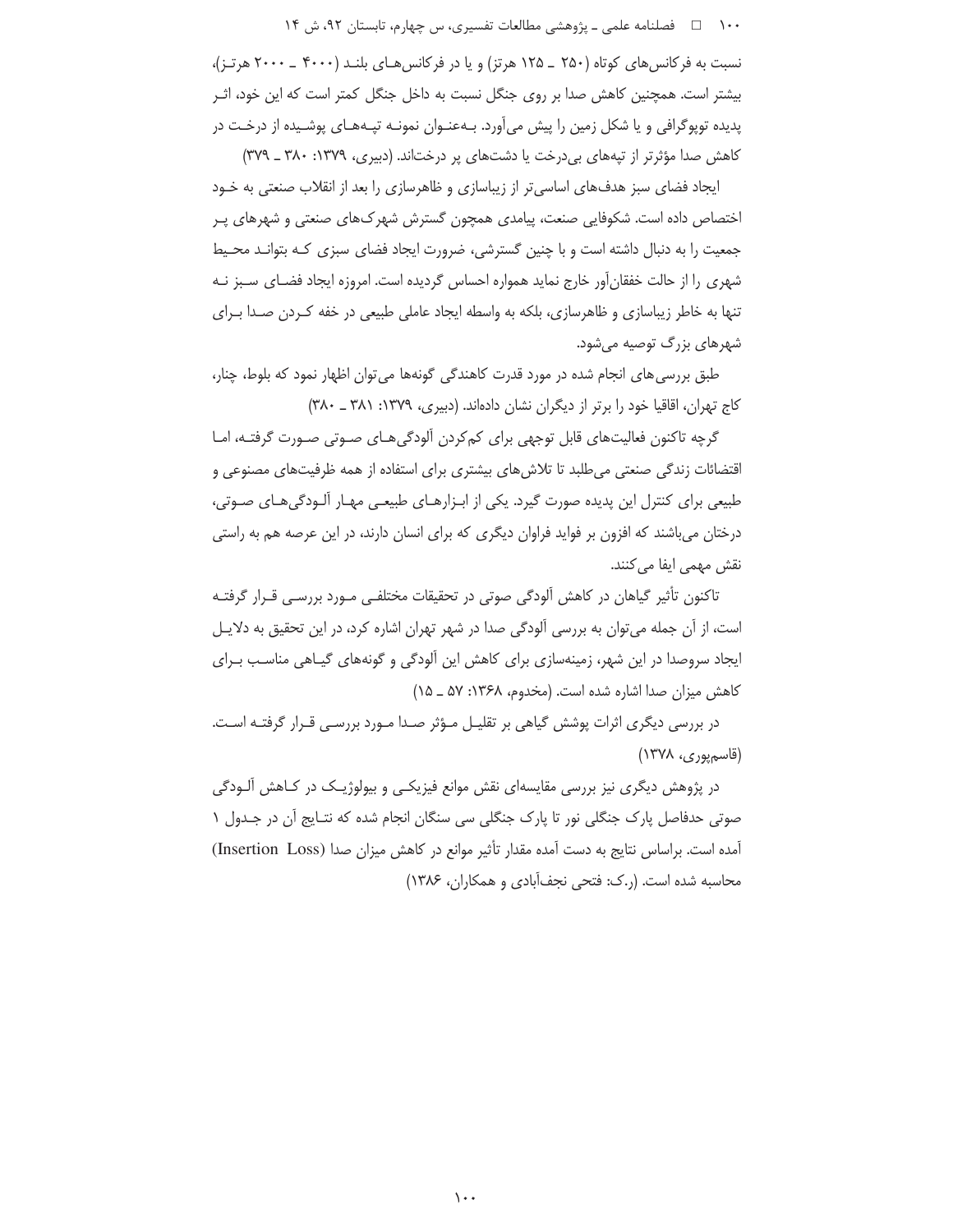|  | نقش درختان در جذب، کنترل و کاهش آلودگیهای صوتی … ۔ 1 ۱۰۱ |  |  |  |  |  |
|--|----------------------------------------------------------|--|--|--|--|--|
|--|----------------------------------------------------------|--|--|--|--|--|

| <b>Insertion Loss (dB)</b> | مانع مورد مطالعه  |
|----------------------------|-------------------|
| ۴۱۶۹                       | ديواره صاف        |
| ۱/۸۴                       | فنس با پوشش گیاهی |
| ۱/۵۳                       | پوشش پهن برگ      |
| ۱/۴۳                       | پوشش سوزنی برگ    |
| ۱/۱۸                       | ديواره متخلخل     |

جدول ١. مقدار ثأثير موانع در كاهش ميزان صدا (Insertion Loss)

در درختان، هرچه برگ، بزرگتر و میزان تراکم شاخ و بـرگ بیشـتر باشـد و ارتفـاع درخـت نیـز بیشتر، میزان کاهش آلودگی آن بیشتر است، مانند: ممرز و سپیدار. درختان پهن برگ، چون در پاییز خزان میکنند، زیـاد مناسـب نیسـتند ولـی بهتـر اسـت کـه از جنگلهای مخلوط سوزنی و پهن برگ استفاده گردد. گیاهان به دو صورت روی تقلیل صدا تاثیر میگذارند: الف) گیاهان صدا را بهوسیله شاخ و برگ خود جذب مے کننـد، کـه عـواملی ماننـد نـور، دیـواره سلولي، تخلخل و انعطاف پذيري در جذب صدا مؤثرند. ب) گیاهان و درختان با ارتعاش شاخ و برگ@ا باعث انکسار و انحراف صدا مـیشـوند. (عنـایتی،

 $(794:17)$ 

نتيجه

۲. چنان که این گمانه حقیقت داشته باشد، چنین مسئلهای احتمالاً می¤وانـد بـهعنـوان یـک مـورد از جنبههای اعجاز علمی قرآن لحاظ گردد؛ زیرا براساس تحقیقات انجام شده کشـف ایـن ویژگـی چوب از حیث علمی حداکثر به قرن بیستم میلادی و دهه ۱۹۳۰ باز می گردد و تـا پـیش از ایـن، هیچگونه کشف یا اشارت آگاهانهای به این ویژگی چوب نشده است.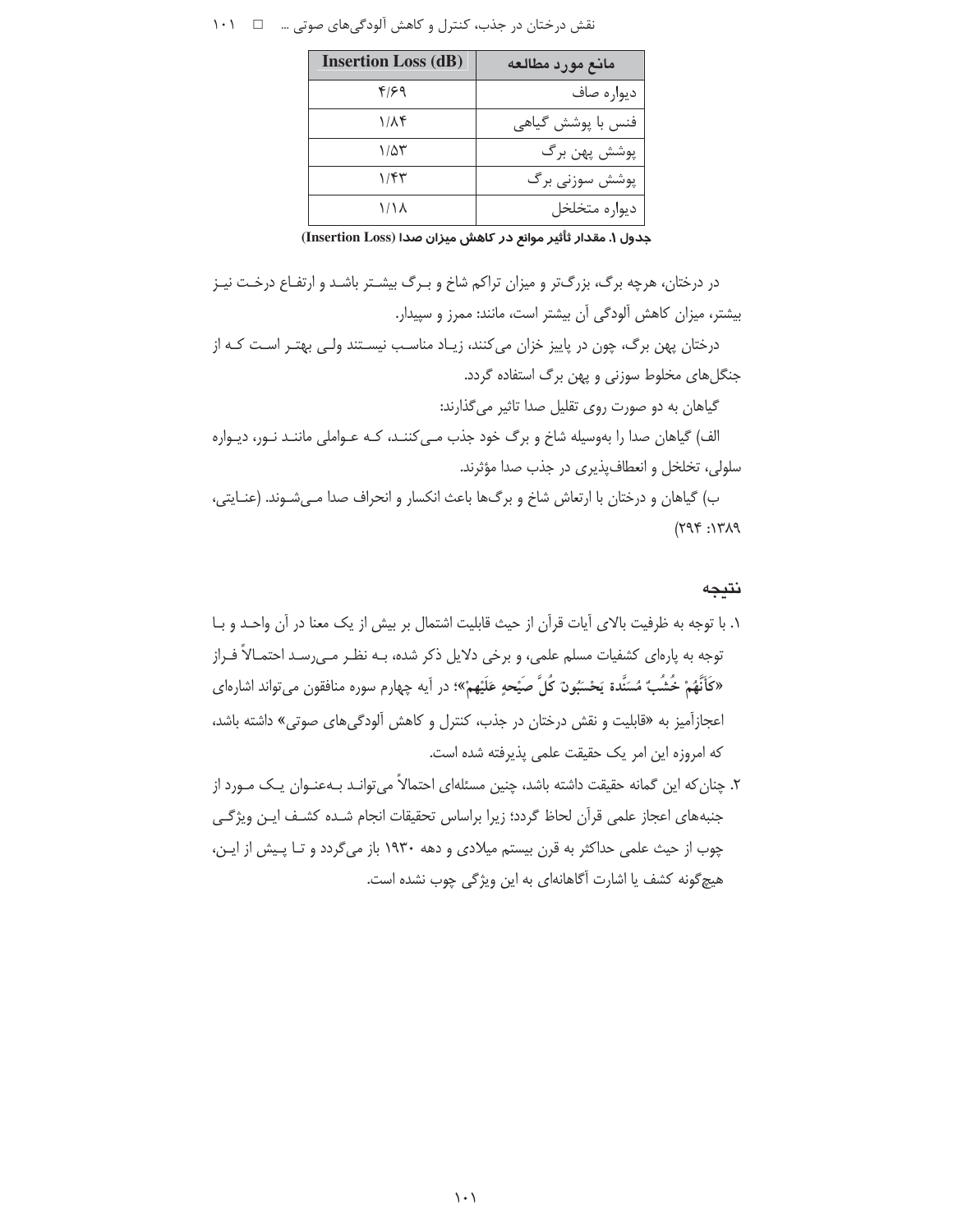منابع و مآخذ الف) كتابها - قرآن كريم. ـ ابن جوزي، ابوالفرج عبدالرحمن بن علي، ١٤٢٢ ق، *زاد المسير في علم التفسي*ر، بيروت، دار الكتب العربي. ـ بحراني، سيد هاشم، ١٤١٦ ق، *البرهان في تفسير القرآن*، تهران، بنياد بعثت. ۔ بھجت یور، عبدالکریم و دیگران، ۱۳۸۹، تفسیر *موضوعی قرآن ک*ریم، قم، دفتر نشر معارف. ـ الجميلي، السيد، ٢٠٠٠ م، *الإعجاز العلمي في القرآن*، بيروت، دار و مكتبة الهلال و دار الوسام. ـ حسینی همدانی، سید محمدحسین، ١٤٠٤ ق، *انوار درخشان*، تهران، کتابفروشی لطفی. ـ دبیری، مینو، ۱۳۷۹، *آلودگی محیط زیست*، تهران، اتحاد. ـ رضایبی اصفهانبی، محمد علبی، ۱۳۸۱، پژ*وهشی در اعجاز علمی قرآن*، رشت، کتاب مبین. ـ زمخشري، جارالله محمود، ١٤٠٧ ق، *الكشاف عن حقائق غوامض التنزيل و عيون الاقاويل في وجوه التاويل*، بيروت، دار الكتب العربي. ـ سورآبادی، ابوبکر عتیق بن محمد، ۱۳۸۰، تفسیر *سورآبادی*، تهران، فرهنگ نشر نو. \_ صادقي تهراني، محمد، ١٤١٩ ق، *البلاغ في تفسير القرآن بالقرآن*، قم، مؤلف. ـ صافي، محمود بن عبدالرحيم، ١٤١٨ ق، *الجدول في اعراب* القرآن، دمشق و بيـروت، دار الرشـيد و مؤسسة الإيمان. ـ طبري، ابوجعفرمحمد بن جرير، ١٤١٢ ق، *جامع البيان في تفسير أي القرآن*، بيروت، دار المعرفة. ۔ عنایتی، علیاکبر، ۱۳۸۹، *فیزیک چوب*، تهران، دانشگاه تهران، چ ۲. \_ قرطبي، محمد بن احمد، ١٣٦٤، *الجامع لأحكام القرآن*، تهران، ناصر خسرو. ـ قمي، علي بن ابراهيم، ١٣٦٧، تفسير قمي، قم، دار الكتاب.

- Voichita Bucur, 2006, Acoustic of wood ,springer, Feb 10, 2006-393 pages

#### ب) مقالهها

ـ اویسی، الهام، عبـاس اسـماعیل پسـاری، محمـود قاسـم پـوری و پرویـز آزاد فـلاح، ١٣٨٦، «بررسـي تأثیر آلودگی صوتی ناشی از ترافیک بر سلامت عمومی و روانی شـهروندان پـزد»، *محـیطشناسـی*، شماره ٤٣، تهران، دانشگاه تهران.